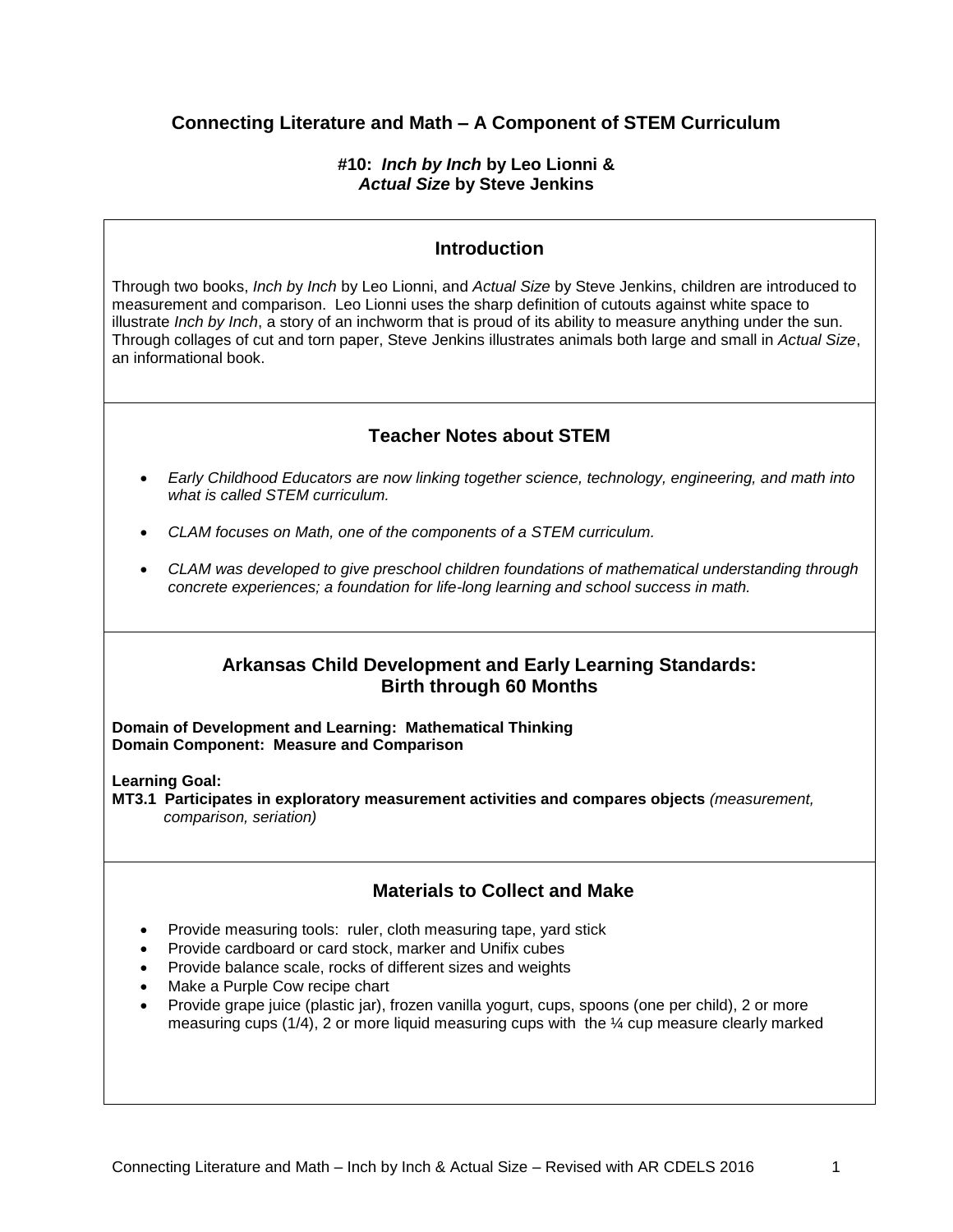# **Story Presentation**

**Learning Goals:**

- **LD1.1 Understands and responds to language (in child's home language)** *(vocabulary and language comprehension)*
- **EL1.1 Shows interest in literacy experiences** *(engagement in literacy experiences, variety of interests)*
- **EL1.2 Engages in read alouds and conversations about books and stories** *(story comprehension, informational texts)*
- **MT3.1 Participates in exploratory measurement activities and compares objects** *(measurement, comparison)*
- **MT1.1 Demonstrates number sense and an understanding of quantity** *(number names and count sequence, connection of number, numeral and quantity)*
- **Book:** *Inch by Inch* by Leo Lionni

**First Reading of** *Inch by Inch*

- Prepare to read the book, *Inch by Inch.*
- Show cover; give title, author and illustrator. (Explain that author is the person who writes the book and the illustrator is the person who draws the pictures.)
- Ask children to look at the cover and predict what the story is about. Call attention to the inchworm and say, "This is an inchworm. Let's read and find out what happens to the inchworm in the story."
- Read the story so all children can see the pictures in the book.
- Follow up by showing pictures and inviting children to help you name the different birds that the inchworm met and which parts of each bird's body the inchworm measured. \_\_\_\_\_\_\_\_\_\_\_\_\_\_\_\_\_\_\_\_\_\_\_\_\_\_\_\_\_\_\_\_\_\_\_\_\_\_\_\_\_\_\_\_\_\_\_\_\_\_\_\_\_\_\_\_\_\_\_\_\_\_\_\_\_\_\_\_\_\_\_\_\_\_\_\_\_\_\_\_\_\_\_\_\_\_\_

#### **Second Reading of** *Inch by Inch*

- Bring measuring tools to story time: ruler, cloth measuring tape, yard stick. Keep them out of sight of the children until you have read the story to them.
- Prepare to read the book, *Inch by Inch*.
- Show cover, give title, author and illustrator.
- Ask children why they think the title of the book is *Inch by Inch*.
- Ask children to show how big they think an inch is.
- Read the story so all children can see the pictures in the book.
- Follow up the second reading by showing the children the measuring tools. Allow them to examine the tools.
- Ask children to find the numeral 1 on their tool. Explain that this means one inch. Help children find the numeral. Children may notice other numerals on the tools. Explain that the 2 means two inches and so forth.
- Place the book on the floor and turn to the page where the inchworm is at the top of a plant looking at the nightingale. Use one of the measuring tools to measure the inchworm and say, "This inchworm is one inch long."
- Invite children to suggest other objects in the room they might measure.
- State that some of the measuring tools will be placed in learning centers for children to use for measuring.
- Place measuring tools in Block Center and in Discovery Center, for example.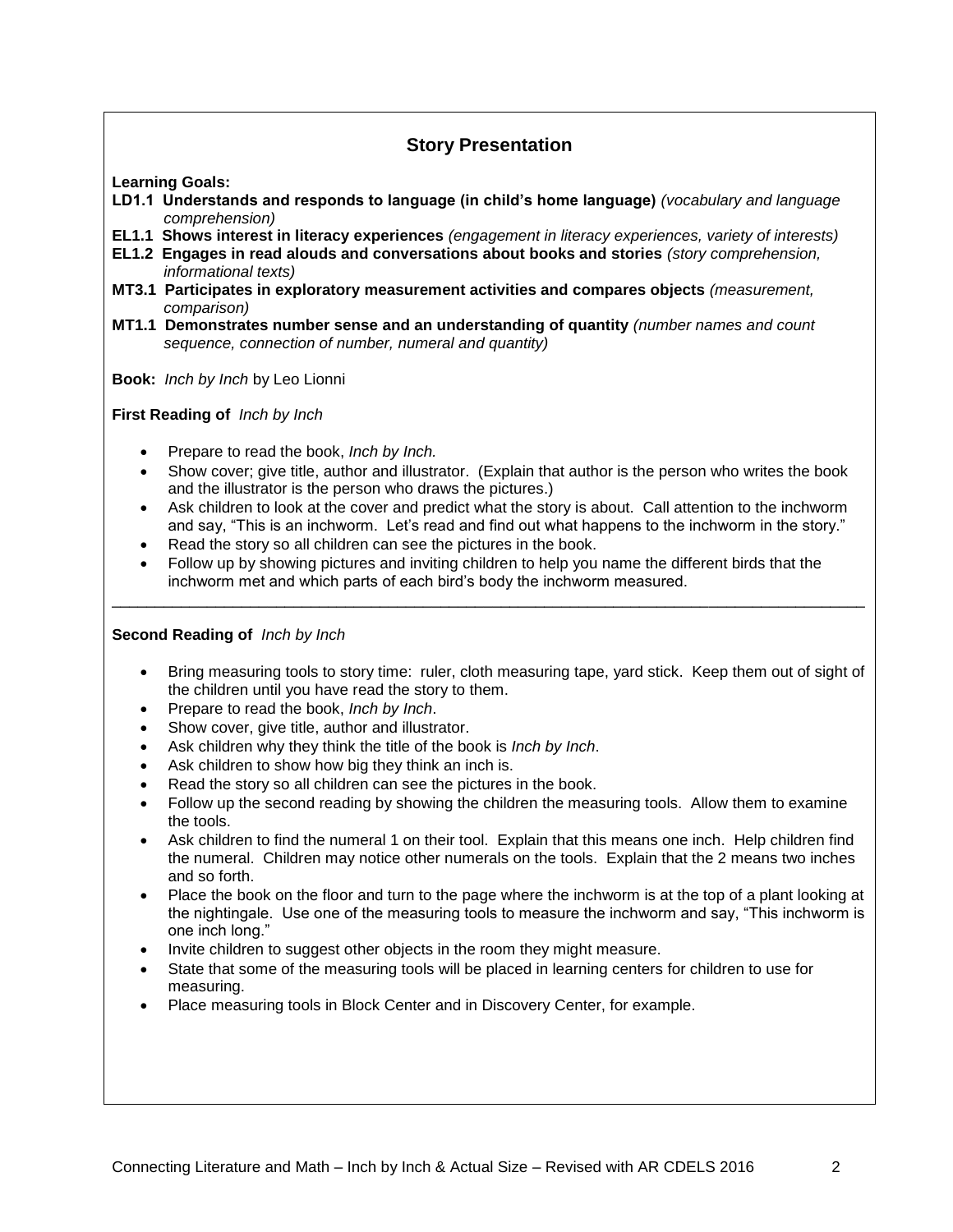#### **Third Reading of** *Inch by Inch*

- Prepare to read the book *Inch by Inch.*
- Show cover and invite children to recall the title. Give name of author and illustrator.
- Involve children in discussing the objects in the room they measured. "How many inches long was **2<sup>n</sup>** (objects they measured)
- Read the story so all children can see the pictures in the book.
- Follow up the third reading by asking children why the inchworm could not measure the nightingale's song. (Inchworm measures things, not songs) How did the inchworm keep the nightingale from eating him? (He inched out of sight of the nightingale).

\_\_\_\_\_\_\_\_\_\_\_\_\_\_\_\_\_\_\_\_\_\_\_\_\_\_\_\_\_\_\_\_\_\_\_\_\_\_\_\_\_\_\_\_\_\_\_\_\_\_\_\_\_\_\_\_\_\_\_\_\_\_\_\_\_\_\_\_\_\_\_\_\_\_\_\_\_\_\_\_\_\_\_\_\_\_\_

**Book:** *Actual Size* by Steve Jenkins

**First Reading of** *Actual Size*

- Be familiar with the book, *Actual Size*.
- Show the cover, give title, author and illustrator. (Explain that the author is the person who writes the words and the illustrator is the person who creates the pictures. In this book, Steve Jenkins is both the author and illustrator)
- Show the cover and invite children to discuss what they see. Accept all comments. If the say they see a hand, ask whose hand they think it might be. Say, "There are some really interesting animals in this book. Let's read and find out about them."
- Read the story so all children can see the pictures in the book.
- Show the first page and allow children to comment about what they see, and then read the text on both pages.
- Call attention to the dwarf goby at the bottom of the page and invite children to show you with their fingers how small it is.
- Continue reading and allowing children time to see and discuss the pictures.
- Comment about some of the sizes and illustration. For example, call attention to the eve of the squid, say it is 12 inches across and invite children to show you with their hands 12 inches.
- Continue reading the book and encourage children to comment about the animals and their sizes.
- Show the pages with the gorilla's hands and the pygmy mouse lemur and ask if they have seen this picture before. Show the cover so children can see that the two illustrations are of the same two animals; a gorilla's hand and a pygmy mouse lemur.
- Invite children to notice that both the huge gorilla and the pygmy mouse lemur have hands a lot like ours.
- Follow up the reading by showing the pages of the book and inviting children to name the animals and/or their body parts and to discuss what they remember about them.

**Teacher Note:** *As you are reading the story, if it seems appropriate, explain that words such as giant and goliath mean something is really big, while words such as dwarf and pygmy means something very small.*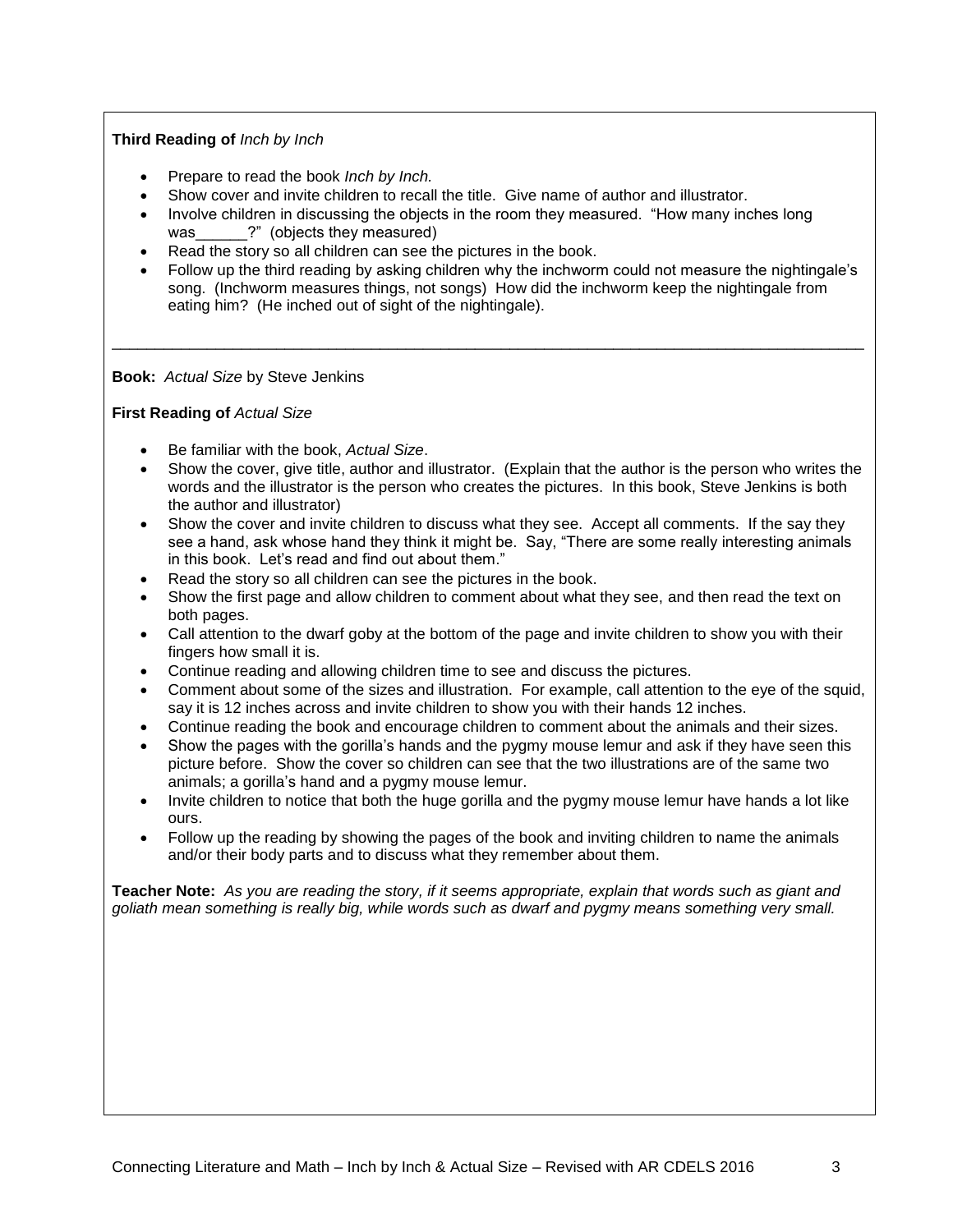#### **Second Reading of** *Actual Size*

- Bring a cloth measuring tape and a ruler to story time. Keep them out of sight until you have read the story.
- Invite a small group of 3 to 5 children to join you in reading *Actual Size.*
- Recall with children some of the animals they saw in the book.
- Read the story so all children can see the pictures in the book.
- Allow children time to see and discuss the pictures.
- Follow up by showing children the measuring tape and ruler.
- Ask if any of them know what they are and what they are used for.
- Explain that one is a measuring tape and one is a ruler.
- Allow children time to explore the tape and ruler.
- Ask children to find the numeral 1 on their measurer. Explain that this means one inch. Children may notice other numerals. Explain that the 2 means 2 inches and so forth.
- Involve children in measuring the pygmy shrew on the title page, the wingspan of the atlas moth, the dwarf goby, and the eye of the giant squid.

**Teacher Note:** *For a child who seems to really be interested in the various animals in the book, spend time discussing some of the in-depth information at the end of the story. Know the children and judge how much of the information to share.*

## **Additional Language, Literacy and Mathematical Thinking Activities**

#### **Learning Goals:**

- **LD1.1 Understands and responds to language (in child's home language)** *(vocabulary and language comprehension, follows directions)*
- **EL3.3 Demonstrates emergent writing skills** *(letter and print writing concepts)*
- **MT1.1 Demonstrates number sense and an understanding of quantity** *(number names and count sequence, connection of number, numeral and quantity)*
- **MT3.1 Participates in exploratory measurement activities and compares objects** *(measurement, comparison)*
- **ST3.1 Engages in the scientific process to collect, analyze, and communicate information** *(observations, questions, and predictions)*

#### **Activity: Measuring with Our Feet**

**Materials:** cardboard or card stock, marker, note paper or index cards, pencils

#### **Directions:**

- Recall with children that in the book, *Inch by Inch*, the inchworm used its body to measure the birds. We can use our feet for measuring things.
- Help each child trace around one of his or her feet on a piece of cardboard or card stock and then cut out the foot.
- Invite children to write their name on their foot so they will be able to know which foot is theirs.
- Demonstrate how to use the cardboard foot to measure the length of a table or a storage shelf.
- Suggest that children use their cardboard foot to measure other items in the room.
- Provide note paper or index cards and pencils so children can "write" down the measurements of the items they measure or ask you to record the information.
- Read back with the children the recorded information. For example, "The table in the Dramatic Play Center is 6 of my feet long."
- Involve children in discussing which item they measured is the longest; which is the shortest.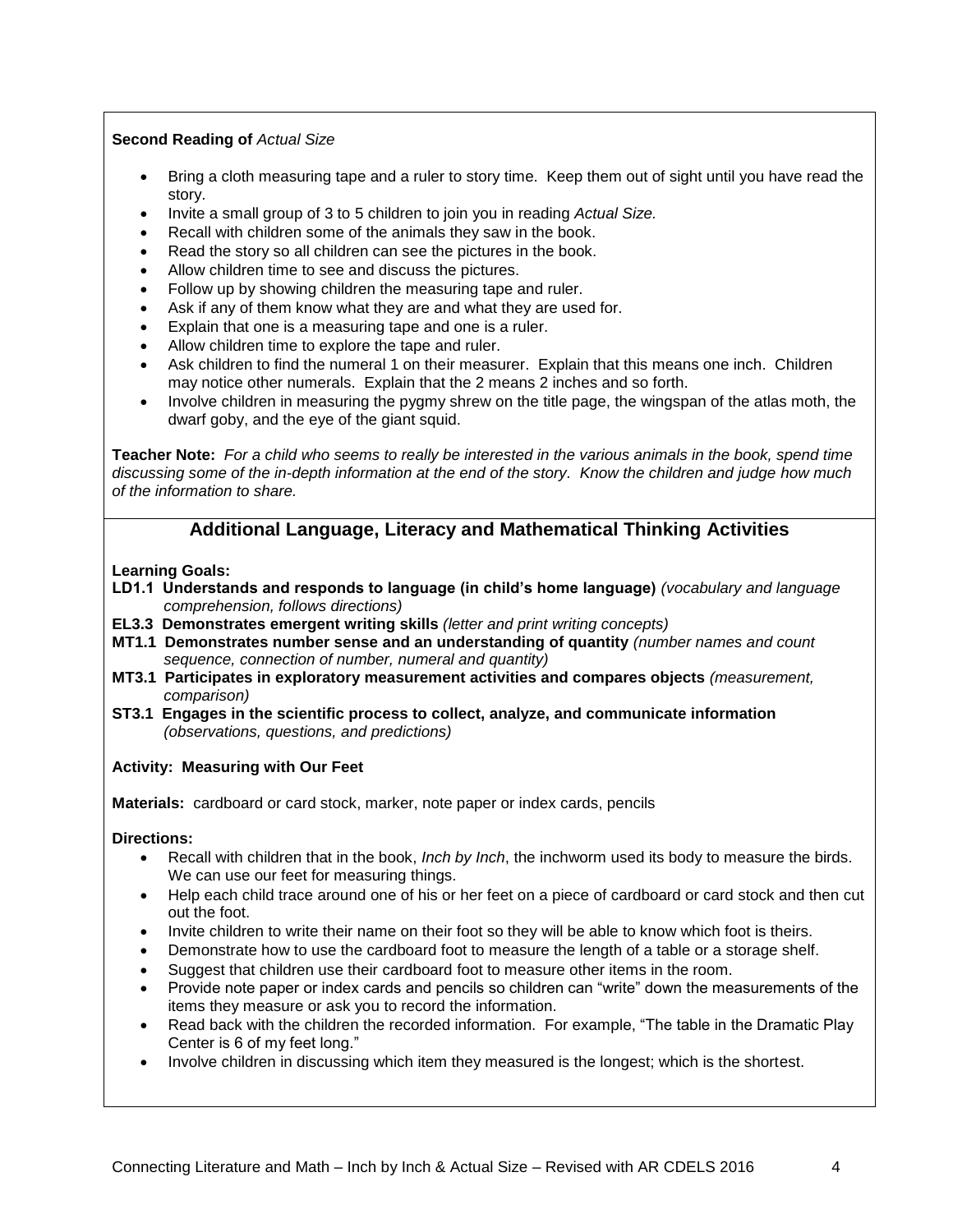### **Activity: Measuring Our Feet with Unifix Cubes**

**Materials:** cardboard or card stock, marker, Unifix cubes

#### **Directions:**

- Help each child trace around one of his or her feet on a piece of cardboard or card stock and then cut out the foot.
- Invite each child to predict how many Unifix cubes he or she thinks will fit into the length of his or her foot. Record this number on the big toe of the cardboard foot.
- Allow children to use Unifix cubes to fit into the length of their individual feet.
- Involve each child in counting the number of Unifix cubes he or she used.
- Write on each child's foot outline the following: Elena's (child's name) foot is \_\_\_\_\_ (how many) Unifix cubes long.
- Ask children if the number of Unifix cubes used is more or less than predicted. If child needs support in answering the question, involve him or her in lining up the number of Unifix cubes predicted next to the actual number used, thus giving the child a visual clue.
- Invite each child to read to the group the sentence about his or her foot.

#### **Teacher Notes:**

*If a child can/wants to write his or her own name and the numeral, allow him or her to do so.*

*\_\_\_\_\_\_\_\_\_\_\_\_\_\_\_\_\_\_\_\_\_\_\_\_\_\_\_\_\_\_\_\_\_\_\_\_\_\_\_\_\_\_\_\_\_\_\_\_\_\_\_\_\_\_\_\_\_\_\_\_\_\_\_\_\_\_\_\_\_\_\_\_\_\_\_\_\_\_\_\_\_\_\_\_\_\_\_*

*Make sure that children understand what is meant by the "length" of their feet.*

#### **Activity: Measuring Shadows**

**Materials:** cloth measuring tape, index card, marker or pencil

#### **Directions:**

- Choose a sunny day in the summer for this activity.
- Measure each child's height at arrival and record it on an index card as follows: Today is equal the month, date and year). The 's (child's name) is equals inches tall.
- Show children the time on the clock, take children outdoors, measure each child's shadow and record the information on the index card as follows: At 9:00 o'clock <sup>'s</sup> (child's name) shadow is \_\_\_\_\_ inches tall.
- Involve children in discussing if their shadows are the same height as they are, longer or shorter.
- Repeat this at least two more times during the day. **Try to make one of the times as close to noon as possible and the other mid-afternoon.**
- Gather children together, preferably in small groups, and read with them the information on their cards.
- Invite children to discuss why they think their shadows were not always the same length, or number of inches tall. Accept all answers.

**Teacher Note:** *Children may not understand that the position of the sun causes their shadows.to be different lengths. To help them make this connection, consider the following:*

- *Repeat the Measuring Shadows activity on another sunny day soon after the original activity.*
- *Involve children in looking at the sun and stating its location each time.*
- *Guide them to see that the position of the sun determines the length of the shadow.*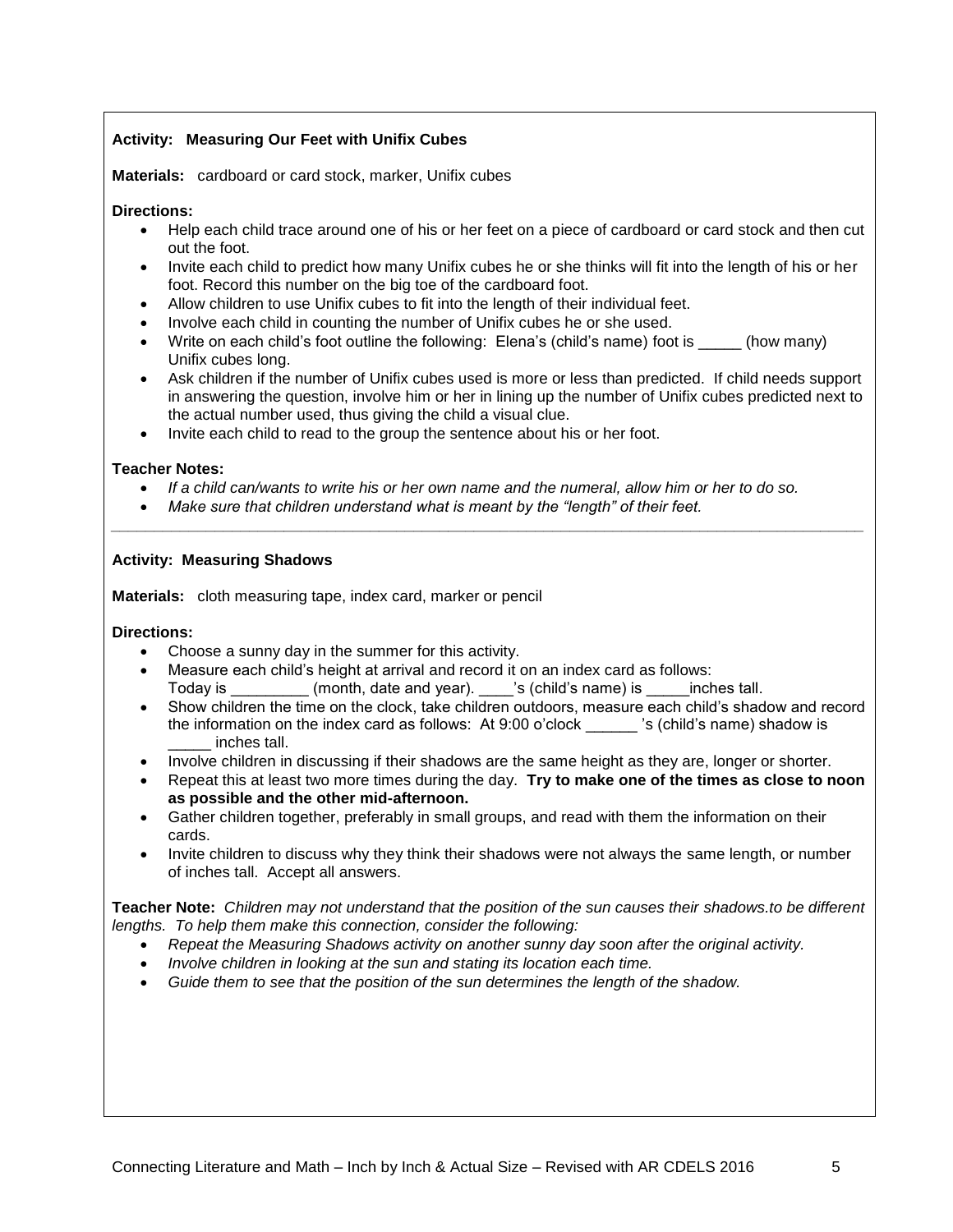### **Activity: Weighing Rocks**

**Materials:** balance scale, rocks of different sizes and weights

#### **Directions:**

- Take the balance scale and some of the rocks to group time.
- Show the scale to the children and invite them to tell what they know about it.
- Explain to children that you will be in the Discovery Center with the scale and the rocks and invite them to join you to experiment with the scale and the rocks.
- Allow children to explore the rocks. Involve them in discussing what they notice about the rocks. Which rock is the heaviest? Which is the lightest?
- **Explain that they can find out by weighing the rocks.**
- Ask them to put one rock in one balance pan and another rock in the other balance pan. What do they notice about the pans?
- Involve them in discussing why they think one pan is lower than the other? Guide them to discover that the heaviest rock causes the pan to be lower than the other.
- Allow children to experiment with weighing the rocks. Can they balance the rocks on the scale?
- Suggest that children look for other objects they can weigh.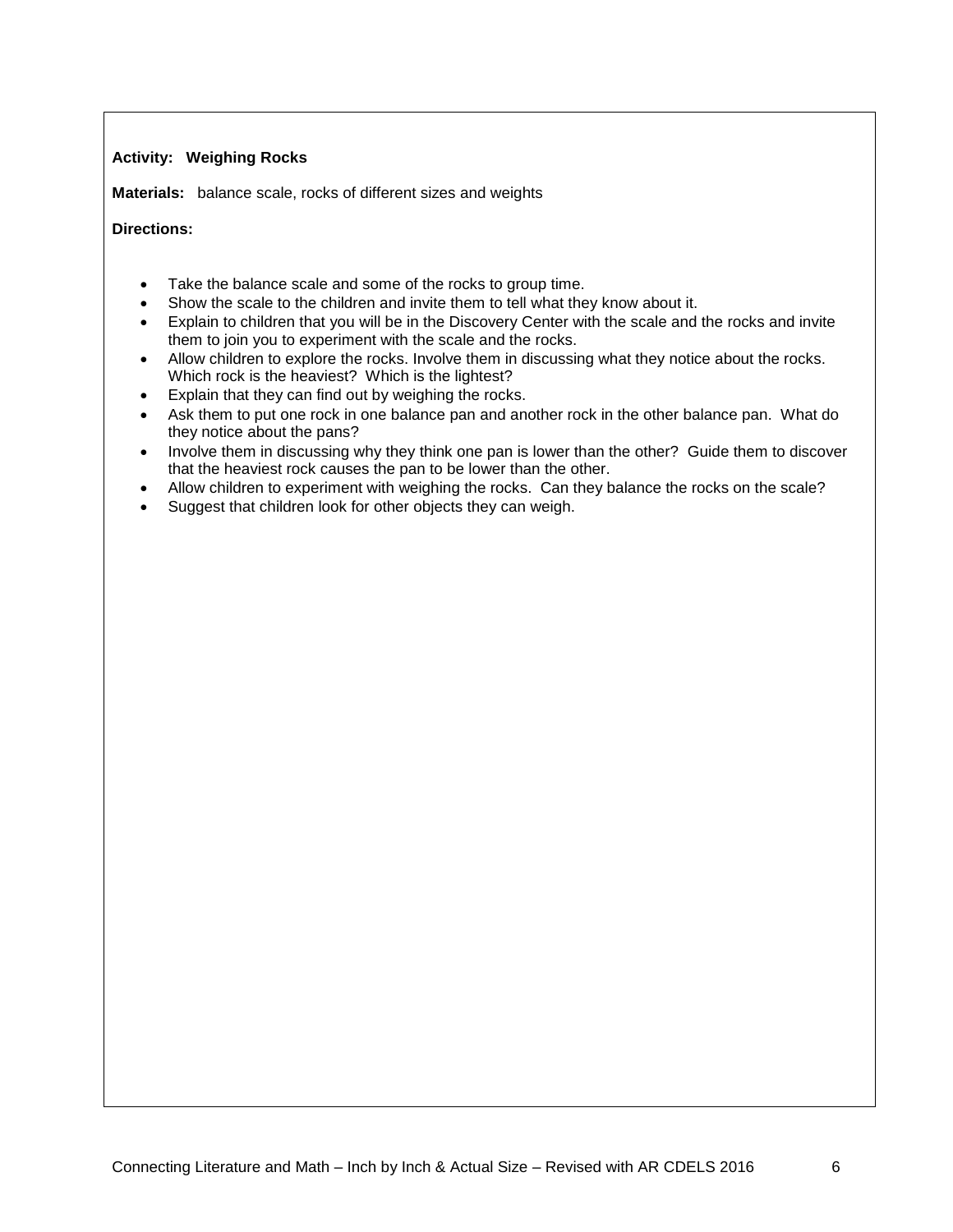**Learning Goals:**

- **PH2.2 Adjusts grasp and coordinates movements to use tools** *(utensils)*
- **PH3.1 Demonstrates interest in engaging in healthy eating habits and making nutritious food choices** *(exploration of food experiences)*
- **LD1.1 Understands and responds to language (in child's home language)** *vocabulary and language comprehension)*
- **EL3.1 Responds to features of books and print** *(print knowledge)*
- **MT3.1 Participates in exploratory measurement activities and compares objects** *(measurement)*

### **Activity: Purple Cow**

**Materials:** Purple Cow recipe chart, grape juice (plastic jar), frozen vanilla yogurt, cups, spoons (one per child), 2 or more measuring cups  $(1/4)$ , 2 or more liquid measuring cups with the  $\frac{1}{4}$  cup measure clearly marked

#### **Directions:**

- Develop a poster with the Purple Cow recipe.
- Invite children to sit at the table and say with them the poem that is written below.
- Explain that the children will now make a "Purple Cow" for snack.
- Read the recipe with the children.
- $\bullet$  Help each child add ¼ cup frozen vanilla yogurt into a cup and pour ¼ cup grape juice on top.
- Eat with a spoon and enjoy.

#### **Purple Cow**

I've never seen a purple cow, I never hope to see one. But if by chance I ever do, I'd rather see than be one.

#### **Teacher Notes:**

- *Allow children to do as much of this food experience as possible.*
- *Teachers and children should always wash hands before participating in a food experience.*

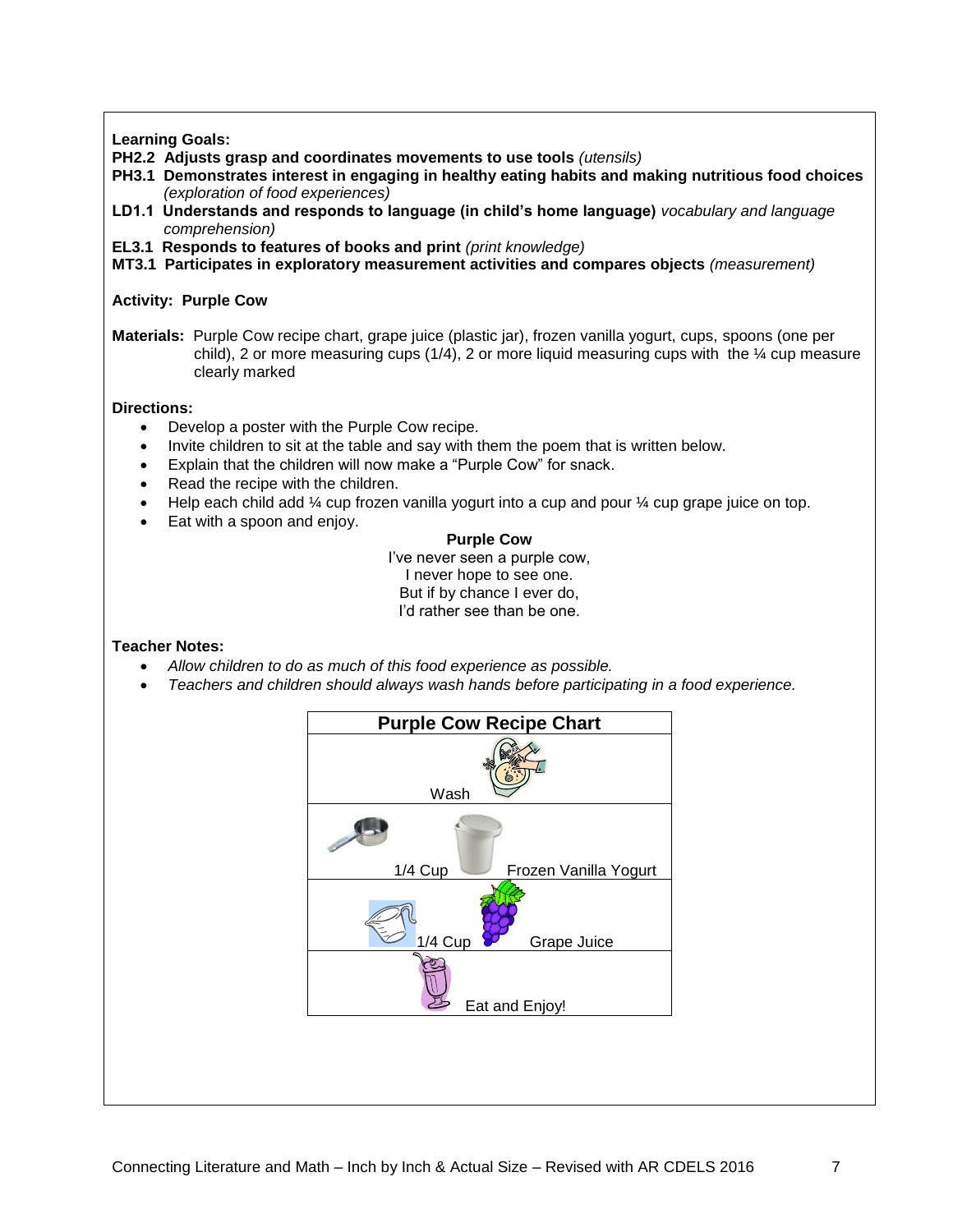# **Learning Environment**

**Teacher Note:** *As children are involved in learning centers, they are engaged in activities that support the following Domains of Development and Learning:*

- *Emergent Literacy*
- *Mathematical Thinking*
- *Creativity and Aesthetics*

#### **Manipulative Center (or Math Center)**

- Unifix cubes
- Ruler

#### **Block Center**

- Add rulers (6 inch and 12 inch), cloth measuring tape, basket with index cards and markers and pencils
- Provide wood unit blocks

#### **Dramatic Play Center**

- Add plastic measuring spoons and cups with measurements clearly marked.
- Add 3 sizes of mixing bowls or plastic containers

#### **Sand and Water Center**

Add plastic measuring cups and spoons, plastic containers in different sizes

#### **Discovery Center**

- Add balance scale
- Add objects such as rocks to weigh
- Add measuring tools such as rulers and cloth measuring tape

#### **Library**

- Add the book, *Actual Size*
- Add rulers and cloth measuring tapes

## **Transition Activities**

- Have the children's outlines of their feet.
- Show an outline of a foot and ask "Whose foot is this?" When child identifies his/her foot, child transitions to next activity.

## **Family Connection**

- Send home the cutout cardstock outline of their child's foot with a note explaining that the children have been learning about measuring and how the cardstock foot was used to measure things in the classroom.
- Suggest that families help their child measure items in the home such as the dining table or the height of a cabinet door.